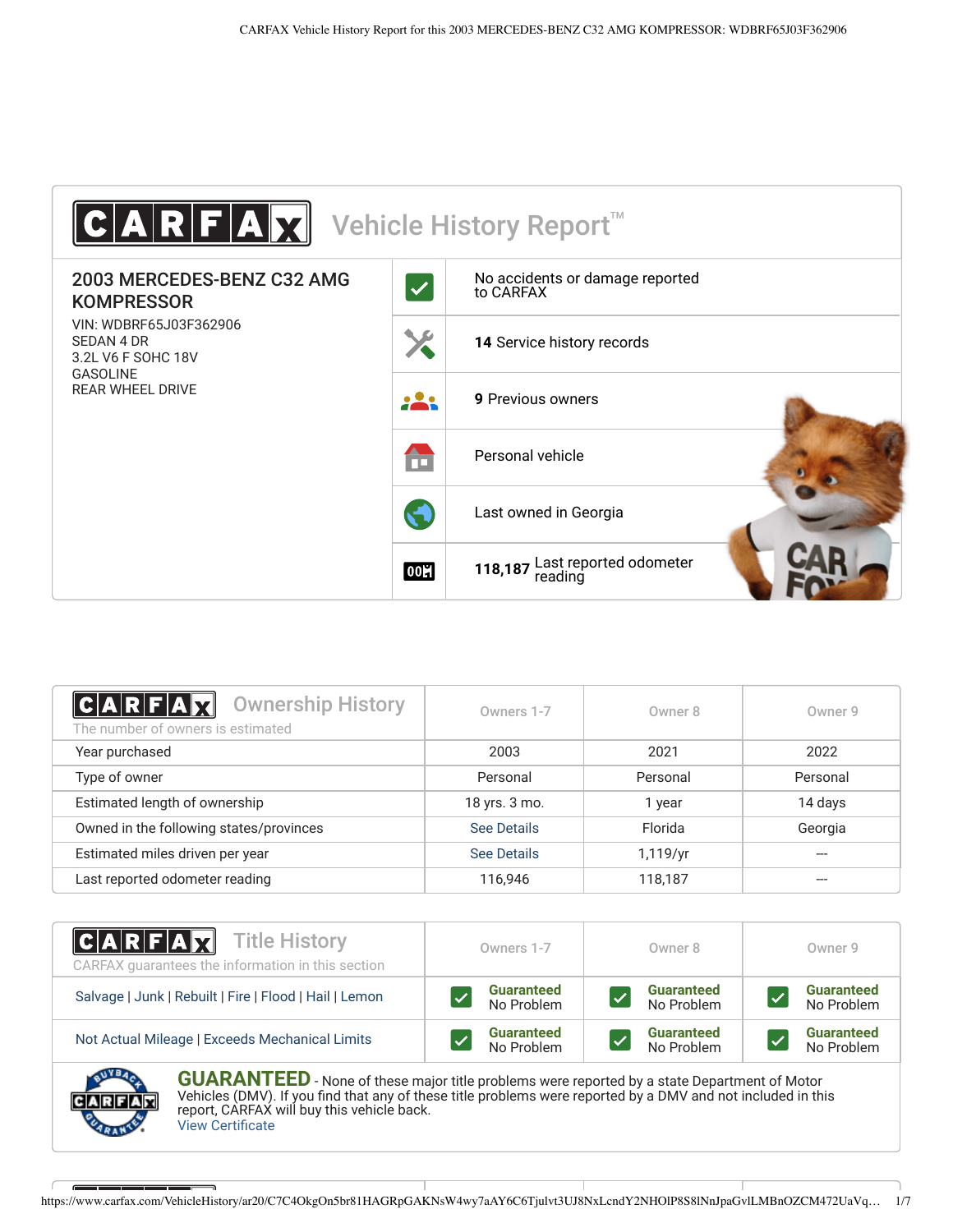6/22/22, 2:47 PM CARFAX Vehicle History Report for this 2003 MERCEDES-BENZ C32 AMG KOMPRESSOR: WDBRF65J03F362906

| C A R F A X<br><b>Additional History</b><br>Not all accidents / issues are reported to CARFAX        | Owners 1-7                                        | Owner 8                                            | Owner 9                                          |
|------------------------------------------------------------------------------------------------------|---------------------------------------------------|----------------------------------------------------|--------------------------------------------------|
| <b>Total Loss</b><br>No total loss reported to CARFAX.                                               | No Issues<br>$\checkmark$<br>Reported             | No Issues<br>$\checkmark$<br>Reported              | No Issues<br>$\overline{\checkmark}$<br>Reported |
| <b>Structural Damage</b><br>No structural damage reported to CARFAX.                                 | No Issues<br>$\checkmark$<br>Reported             | No Issues<br>$\checkmark$<br>Reported              | No Issues<br>$\checkmark$<br>Reported            |
| Airbag Deployment<br>No airbag deployment reported to CARFAX.                                        | No Issues<br>$\overline{\mathcal{L}}$<br>Reported | No Issues<br>$\checkmark$<br>Reported              | No Issues<br>$\checkmark$<br>Reported            |
| <b>Odometer Check</b><br>No indication of an odometer rollback.                                      | No Issues<br>$\checkmark$<br>Indicated            | No Issues<br>$\checkmark$<br>Indicated             | No Issues<br>$\checkmark$<br>Indicated           |
| Accident / Damage<br>No accidents or damage reported to CARFAX.                                      | No Issues<br>$\checkmark$<br>Reported             | No Issues<br>$\checkmark$<br>Reported              | No Issues<br>$\checkmark$<br>Reported            |
| <b>Manufacturer Recall</b><br>Check with an authorized Mercedes-Benz dealer for any<br>open recalls. | No Recalls<br>$ \mathcal{S} $<br>Reported         | No Recalls<br>$\overline{\mathcal{L}}$<br>Reported | No Recalls<br>$\checkmark$<br>Reported           |
| <b>Basic Warranty</b><br>Original warranty estimated to have expired.                                | <b>Warranty Expired</b>                           | <b>Warranty Expired</b>                            | <b>Warranty Expired</b>                          |

<span id="page-1-0"></span>**CARFAX** Detailed History

<span id="page-1-1"></span>

| Owner 1<br>Purchased: 2003 |                |                                                       | Personal Vehicle<br>17,459 mi/yr                                                                                                                                                                                                                                                                                                                                                         |
|----------------------------|----------------|-------------------------------------------------------|------------------------------------------------------------------------------------------------------------------------------------------------------------------------------------------------------------------------------------------------------------------------------------------------------------------------------------------------------------------------------------------|
| Date                       | <b>Mileage</b> | Source                                                | Comments                                                                                                                                                                                                                                                                                                                                                                                 |
| 12/13/2002                 | 9              | <b>Service Facility</b>                               | Vehicle serviced                                                                                                                                                                                                                                                                                                                                                                         |
| 02/06/2003                 | 10             | California<br>Motor Vehicle Dept.<br>La Crescenta, CA | Title issued or updated<br>- First owner reported<br>- Titled or registered as personal vehicle<br>- Loan or lien reported                                                                                                                                                                                                                                                               |
| 02/10/2004                 | 18,645         | <b>Service Facility</b>                               | Vehicle serviced<br>- Brakes checked<br>- Fuel system checked<br>- Right sunvisor replaced<br>- Exterior light bulb(s) replaced<br>- Front wiper blades/refills replaced<br>- A/C and heating system checked<br>- Refrigerant added for leak check checked<br>- A/C refrigerant recharged<br>- A/C and heating control assembly replaced<br>- A/C evaporator temperature sensor replaced |
| 03/09/2004                 | 19,000         | <b>Service Facility</b>                               | Vehicle serviced<br>- Anti-theft/keyless remote(s) replaced                                                                                                                                                                                                                                                                                                                              |

| Owner 2<br>Purchased: 2004 |         |                                                    | Personal Vehicle                                                                                    |
|----------------------------|---------|----------------------------------------------------|-----------------------------------------------------------------------------------------------------|
| Date                       | Mileage | Source                                             | <b>Comments</b>                                                                                     |
| 11/11/2004                 | 24.563  | California<br>Motor Vehicle Dept.<br>San Diego, CA | Title issued or updated<br>- New owner reported                                                     |
| 11/17/2004                 |         | California<br>Motor Vehicle Dept.<br>Pasadena, CA  | Title issued or updated<br>- Registration updated when owner moved the vehicle<br>to a new location |
| 12/15/2004                 | 25.365  | California<br><b>Inspection Station</b>            | Passed emissions inspection                                                                         |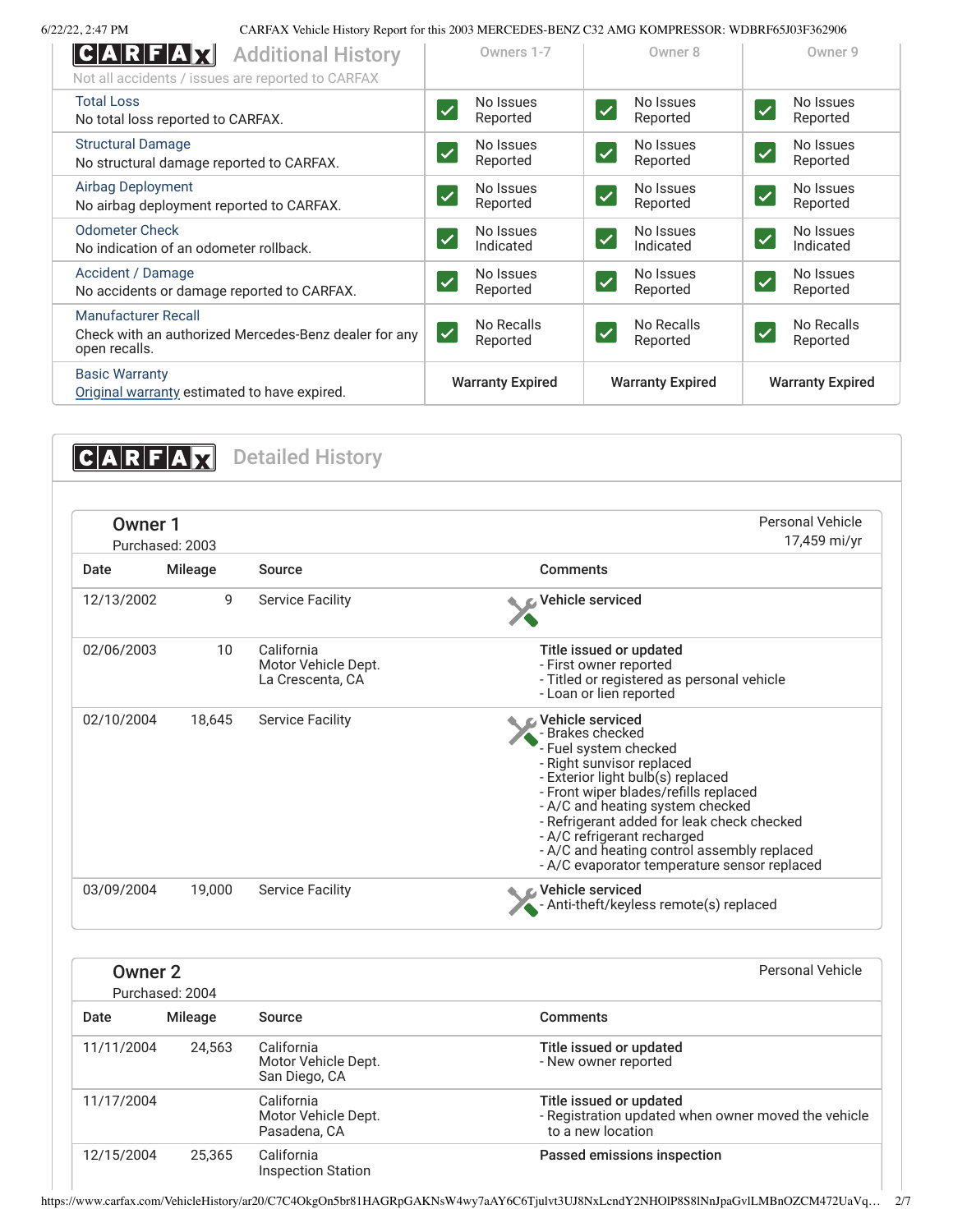6/22/22, 2:47 PM CARFAX Vehicle History Report for this 2003 MERCEDES-BENZ C32 AMG KOMPRESSOR: WDBRF65J03F362906

|                                          |                | Escondido, CA                                                                                                             |                                                                                                                                                                                                                                                                                                                                                                          |
|------------------------------------------|----------------|---------------------------------------------------------------------------------------------------------------------------|--------------------------------------------------------------------------------------------------------------------------------------------------------------------------------------------------------------------------------------------------------------------------------------------------------------------------------------------------------------------------|
| 08/08/2005                               | 28,067         | Mercedes-Benz of Escondido<br>Escondido, CA<br>760-745-5000<br>mbescondido.com<br>4.8 / 5.0<br>40 Verified Reviews        | Vehicle serviced<br>- Battery/charging system checked<br>- Drivability/performance checked<br>- Body electrical system checked<br>- Instrument panel repaired<br>- Interior trim checked<br>- A/C and heating system checked<br>- Sunroof checked<br>- Electrical system checked<br>- Front turn signal/parking bulb(s) replaced<br>- Door opening weatherstrip replaced |
|                                          |                |                                                                                                                           | <b>Personal Vehicle</b>                                                                                                                                                                                                                                                                                                                                                  |
| Owner <sub>3</sub><br>Purchased:<br>2006 |                | Low mileage! This owner drove less than<br>the industry average of 15,000 miles per<br>year.                              | 7,253 mi/yr                                                                                                                                                                                                                                                                                                                                                              |
| Date                                     | <b>Mileage</b> | Source                                                                                                                    | <b>Comments</b>                                                                                                                                                                                                                                                                                                                                                          |
| 09/30/2006                               | 32,495         | California<br>Motor Vehicle Dept.<br>San Diego, CA                                                                        | Title issued or updated<br>- New owner reported                                                                                                                                                                                                                                                                                                                          |
| 11/09/2006                               |                | California<br>Motor Vehicle Dept.<br>San Diego, CA                                                                        | Title issued or updated<br>- Registration updated when owner moved the vehicle<br>to a new location                                                                                                                                                                                                                                                                      |
| 01/15/2009                               | 50,058         | California<br><b>Inspection Station</b><br>San Diego, CA                                                                  | <b>Failed emissions inspection</b><br>- Passed emissions inspection                                                                                                                                                                                                                                                                                                      |
| 11/12/2009                               |                | California<br>Motor Vehicle Dept.<br>Charlotte, NC                                                                        | Registration updated when owner moved the vehicle<br>to a new location                                                                                                                                                                                                                                                                                                   |
| 04/28/2010                               | 63,401         | North Carolina<br><b>Inspection Station</b><br>Charlotte, NC                                                              | Passed emissions inspection                                                                                                                                                                                                                                                                                                                                              |
| 04/29/2010                               |                | North Carolina<br>Motor Vehicle Dept.<br>Charlotte, NC<br>Title #778167101198158                                          | Registration issued or renewed<br>- Title or registration issued<br>- Passed safety inspection                                                                                                                                                                                                                                                                           |
| 09/15/2011                               |                | North Carolina<br>Motor Vehicle Dept.<br>Charlotte, NC                                                                    | Registration updated when owner moved the vehicle<br>to a new location                                                                                                                                                                                                                                                                                                   |
| 10/18/2011                               | 76,360         | North Carolina<br><b>Inspection Station</b><br>Clemmons, NC                                                               | Passed emissions inspection                                                                                                                                                                                                                                                                                                                                              |
| 10/18/2011                               |                | North Carolina<br>Motor Vehicle Dept.<br>Charlotte, NC<br>Title #778167101198158                                          | Registration issued or renewed                                                                                                                                                                                                                                                                                                                                           |
| 03/29/2012                               | 79,753         | North Carolina<br><b>Inspection Station</b><br>Charlotte, NC                                                              | Passed emissions inspection                                                                                                                                                                                                                                                                                                                                              |
| 03/29/2012                               |                | North Carolina<br>Motor Vehicle Dept.<br>Charlotte, NC<br>Title #778167101198158                                          | Registration issued or renewed                                                                                                                                                                                                                                                                                                                                           |
| 04/03/2012                               | 79,827         | Mercedes-Benz of South Charlotte<br>Pineville, NC<br>704-837-7955<br>mbcharlotte.com<br>4.6 / 5.0<br>113 Verified Reviews | Vehicle serviced<br>- Fluids checked<br>Noise checked<br>- Engine checked<br>- Vehicle washed/detailed                                                                                                                                                                                                                                                                   |
| 07/02/2012                               | 80,856         | Mercedes-Benz of South Charlotte<br>Pineville, NC                                                                         | Vehicle serviced<br>- Pre-delivery inspection completed                                                                                                                                                                                                                                                                                                                  |

https://www.carfax.com/VehicleHistory/ar20/C7C4OkgOn5br81HAGRpGAKNsW4wy7aAY6C6Tjulvt3UJ8NxLcndY2NHOlP8S8lNnJpaGvlLMBnOZCM472UaVq… 3/7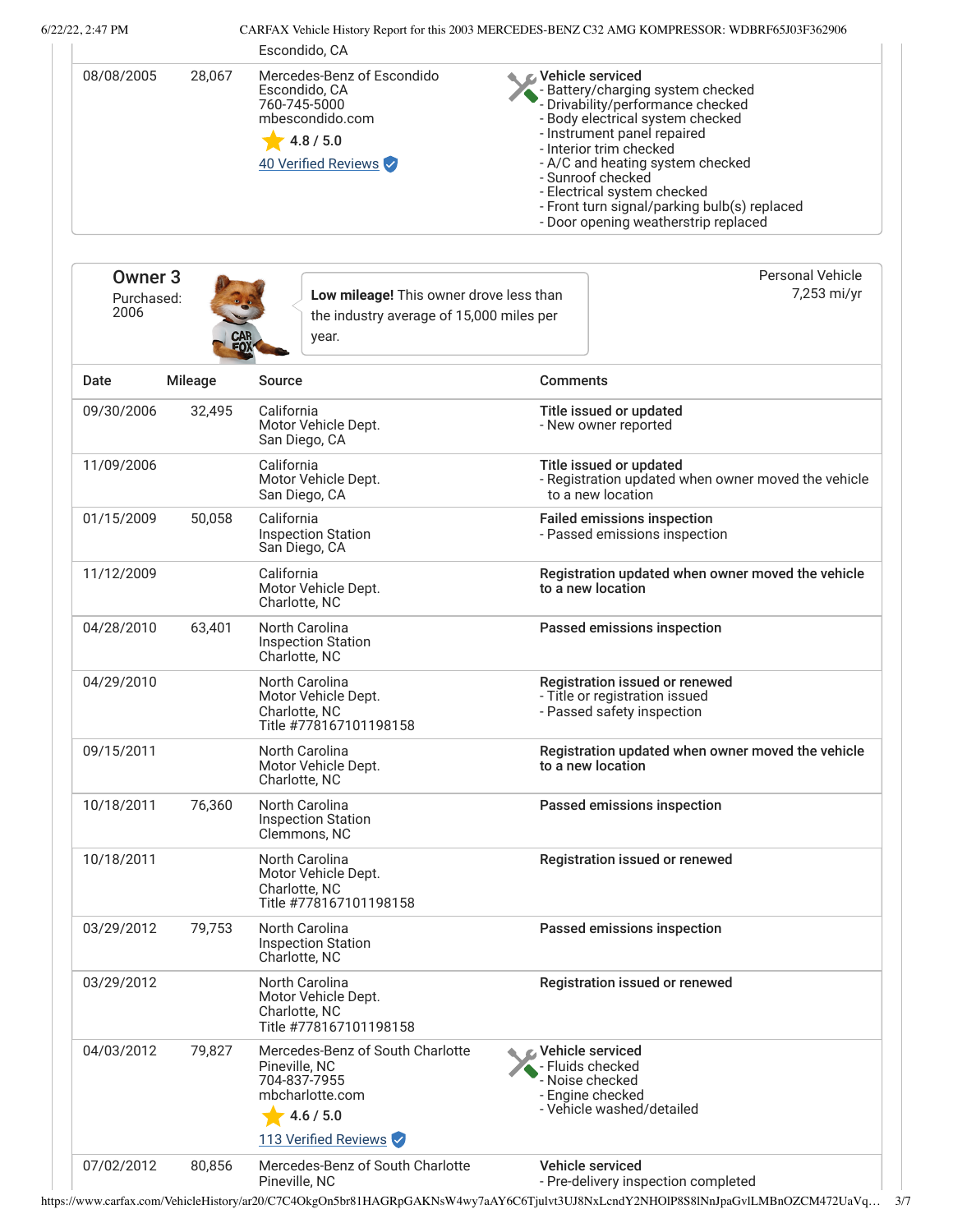| 6/22/22, 2:47 PM |        | 704-837-7955<br>mbcharlotte.com<br>4.6 / 5.0<br>113 Verified Reviews                                                                                    | CARFAX Vehicle History Report for this 2003 MERCEDES-BENZ C32 AMG KOMPRESSOR: WDBRF65J03F362906<br>- Maintenance inspection completed<br>- Recommended maintenance performed<br>- Brakes checked<br>- Fluids checked<br>- Oil and filter changed<br>- Tires rotated<br>- Steering/suspension checked<br>- Engine checked<br>- Crankshaft position sensor replaced<br>- Rear brake pads replaced                                                                                                    |
|------------------|--------|---------------------------------------------------------------------------------------------------------------------------------------------------------|----------------------------------------------------------------------------------------------------------------------------------------------------------------------------------------------------------------------------------------------------------------------------------------------------------------------------------------------------------------------------------------------------------------------------------------------------------------------------------------------------|
| 02/01/2013       | 83,872 | Mercedes-Benz of South Charlotte<br>Pineville, NC<br>704-837-7955<br>mbcharlotte.com<br>4.6 / 5.0<br>113 Verified Reviews                               | Vehicle serviced<br>- Pre-delivery inspection completed<br>- Maintenance inspection completed<br>- Engine checked                                                                                                                                                                                                                                                                                                                                                                                  |
| 04/27/2013       |        | North Carolina<br>Motor Vehicle Dept.<br>Charlotte, NC<br>Title #778167101198158                                                                        | Registration issued or renewed                                                                                                                                                                                                                                                                                                                                                                                                                                                                     |
| 03/08/2014       | 88,668 | Mercedes-Benz of South Charlotte<br>Pineville, NC<br>704-837-7955<br>mbcharlotte.com<br>4.6 / 5.0<br>113 Verified Reviews                               | Vehicle serviced<br>- Pre-delivery inspection completed<br>- Maintenance inspection completed<br>- 20,000 mile service performed<br>- Brakes checked<br>- Cabin air filter replaced/cleaned<br>- Fluids checked<br>- Oil and filter changed<br>- Brake fluid flushed/changed<br>- Tire condition and pressure checked<br>- Anti-theft/keyless remote battery replaced<br>- Seat(s) checked<br>- Anti-theft/keyless system checked<br>- Body electrical system checked<br>- Vehicle washed/detailed |
| 04/26/2014       | 89,238 | Valvoline Instant Oil Change<br>Charlotte, NC<br>980-237-2965<br>vioc.com<br>4.6 / 5.0<br>126 Verified Reviews<br>250 Customer Favorites                | Vehicle serviced<br>- Emissions inspection performed                                                                                                                                                                                                                                                                                                                                                                                                                                               |
| 04/28/2014       |        | North Carolina<br>Motor Vehicle Dept.<br>Charlotte, NC<br>Title #778167101198158                                                                        | Registration issued or renewed                                                                                                                                                                                                                                                                                                                                                                                                                                                                     |
| 11/03/2014       | 91,491 | Mercedes-Benz of South Charlotte<br>Pineville, NC<br>704-837-7955<br>mbcharlotte.com<br>4.6 / 5.0<br>113 Verified Reviews                               | <b>€</b> Vehicle serviced<br>- Pre-delivery inspection completed<br>- Maintenance inspection completed<br>- Engine checked<br>- Tire(s) balanced<br>- Tire(s) mounted                                                                                                                                                                                                                                                                                                                              |
| 12/23/2014       | 92,232 | Mercedes-Benz of Winston Salem<br>Winston Salem, NC<br>336-760-4580<br>mbwinstonsalem.com<br>4.8 / 5.0<br>108 Verified Reviews<br>77 Customer Favorites | Vehicle serviced                                                                                                                                                                                                                                                                                                                                                                                                                                                                                   |
| 12/23/2014       | 92,244 | Parkway Ford<br>Winston Salem, NC<br>336-724-5921<br>parkwayford.com<br>4.4 / 5.0<br>151 Verified Reviews                                               | <b>c</b> Vehicle serviced<br>- Cooling system checked                                                                                                                                                                                                                                                                                                                                                                                                                                              |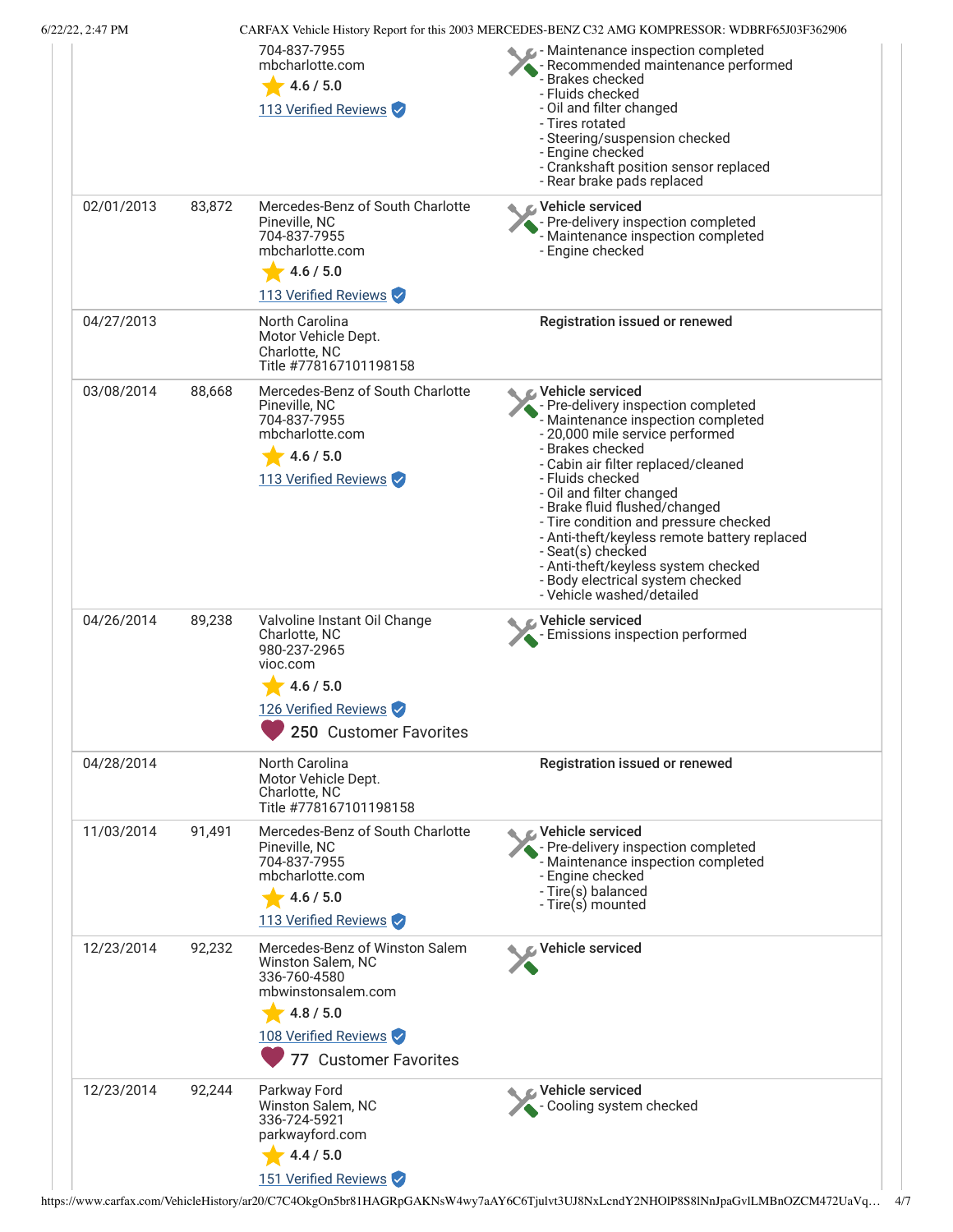6/22/22, 2:47 PM CARFAX Vehicle History Report for this 2003 MERCEDES-BENZ C32 AMG KOMPRESSOR: WDBRF65J03F362906

|            | 711 Customer Favorites                                                                                                                                                      |
|------------|-----------------------------------------------------------------------------------------------------------------------------------------------------------------------------|
| 12/31/2014 | Vehicle offered for sale<br>Flow BMW<br>Winston Salem, NC<br>336-788-3333<br>flowbmw.com/<br>4.7 / 5.0<br>111 Verified Reviews<br>168 Customer Favorites                    |
| 01/07/2015 | Flow BMW<br>Vehicle serviced<br>Vehicle washed/detailed<br>Winston Salem, NC<br>336-788-3333<br>flowbmw.com/<br>4.7 / 5.0<br>111 Verified Reviews<br>168 Customer Favorites |
|            | Looks like this dealer serviced the car in<br>order to prepare it for sale. That's a good<br>thing!                                                                         |

| Owner <sub>4</sub><br>Purchased: 2015 |         |                                                                                     |                                                      | Personal Vehicle |
|---------------------------------------|---------|-------------------------------------------------------------------------------------|------------------------------------------------------|------------------|
| Date                                  | Mileage | Source                                                                              | <b>Comments</b>                                      |                  |
| 05/21/2015                            |         | North Carolina<br>Motor Vehicle Dept.<br>Indian Trail, NC<br>Title #773249151410158 | Title or registration issued<br>- New owner reported |                  |
| 04/10/2016                            |         | North Carolina<br>Motor Vehicle Dept.<br>Indian Trail, NC<br>Title #773249151410158 | Registration issued or renewed                       |                  |
| 04/27/2017                            |         | North Carolina<br>Motor Vehicle Dept.<br>Indian Trail, NC<br>Title #773249151410158 | Registration issued or renewed                       |                  |

| Owner <sub>5</sub><br>Purchased: 2017 |                |                                                                                                                           | Personal Vehicle                                                                                                                                                     |
|---------------------------------------|----------------|---------------------------------------------------------------------------------------------------------------------------|----------------------------------------------------------------------------------------------------------------------------------------------------------------------|
| Date                                  | <b>Mileage</b> | Source                                                                                                                    | <b>Comments</b>                                                                                                                                                      |
| 05/22/2017                            |                | North Carolina<br>Motor Vehicle Dept.<br>Charlotte, NC<br>Title #771962171425158                                          | Title or registration issued<br>- New owner reported                                                                                                                 |
| 03/30/2018                            |                | North Carolina<br>Motor Vehicle Dept.<br>Charlotte, NC<br>Title #771962171425158                                          | Registration issued or renewed                                                                                                                                       |
| 03/07/2019                            | 114,665        | Mercedes-Benz of South Charlotte<br>Pineville, NC<br>704-837-7955<br>mbcharlotte.com<br>4.6 / 5.0<br>113 Verified Reviews | & Vehicle serviced<br>- Pre-delivery inspection completed<br>- Maintenance inspection completed<br>- Steering/suspension checked<br>- Four wheel alignment performed |
| 05/30/2019                            |                | North Carolina<br>Motor Vehicle Dept.                                                                                     | Registration issued or renewed                                                                                                                                       |

https://www.carfax.com/VehicleHistory/ar20/C7C4OkgOn5br81HAGRpGAKNsW4wy7aAY6C6Tjulvt3UJ8NxLcndY2NHOlP8S8lNnJpaGvlLMBnOZCM472UaVq… 5/7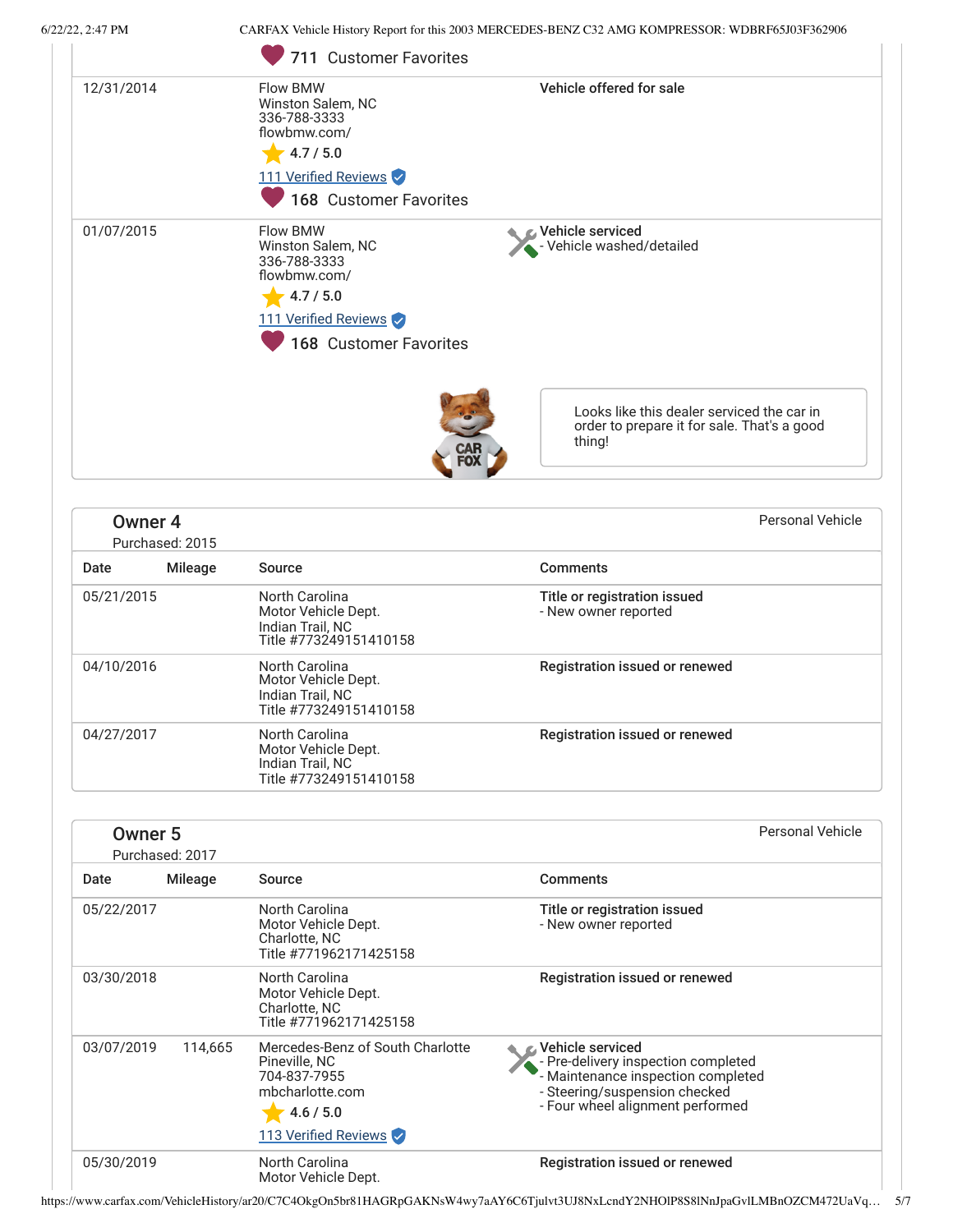| . 2:47 PM  |                                         | CARFAX Vehicle History Report for this 2003 MERCEDES-BENZ C32 AMG KOMPRESSOR: WDBRF65J03F362906 |
|------------|-----------------------------------------|-------------------------------------------------------------------------------------------------|
|            | Charlotte, NC<br>Title #771962171425158 |                                                                                                 |
| 06/27/2020 | North Carolina<br>Motor Vehicle Dept.   | Registration issued or renewed                                                                  |

| Owner 6<br>Purchased: 2020 |         |                                                                            | Personal Vehicle                                                                                                                                                     |
|----------------------------|---------|----------------------------------------------------------------------------|----------------------------------------------------------------------------------------------------------------------------------------------------------------------|
| Date                       | Mileage | Source                                                                     | Comments                                                                                                                                                             |
| 08/24/2020                 |         | Florida<br>Motor Vehicle Dept.                                             | Vehicle purchase reported                                                                                                                                            |
| 03/01/2021                 | 116.897 | Florida<br>Motor Vehicle Dept.<br>Saint Augustine, FL<br>Title #0141652198 | Title issued or updated<br>- Registration issued or renewed<br>- New owner reported<br>- Titled or registered as personal vehicle<br>- Vehicle color noted as Silver |

Charlotte, NC

Title #771962171425158

| Owner <sub>7</sub><br>Purchased: 2021 |         |                                                                            | Personal Vehicle                                                                                                                                                                                    |
|---------------------------------------|---------|----------------------------------------------------------------------------|-----------------------------------------------------------------------------------------------------------------------------------------------------------------------------------------------------|
| Date                                  | Mileage | Source                                                                     | <b>Comments</b>                                                                                                                                                                                     |
| 04/23/2021                            | 116.946 | Florida<br>Motor Vehicle Dept.<br>Saint Augustine, FL<br>Title #0141652198 | Vehicle purchase reported<br>- Title issued or updated<br>- Registration issued or renewed<br>- New owner reported<br>- Titled or registered as personal vehicle<br>- Vehicle color noted as Silver |

| Owner 8<br>Purchased:<br>2021 | CAR<br>FOX |         | Low mileage! This owner drove less than<br>the industry average of 15,000 miles per<br>year. | Personal Vehicle<br>1,119 mi/yr                                                                                                                                      |
|-------------------------------|------------|---------|----------------------------------------------------------------------------------------------|----------------------------------------------------------------------------------------------------------------------------------------------------------------------|
| Date                          | Mileage    | Source  |                                                                                              | <b>Comments</b>                                                                                                                                                      |
| 05/17/2021                    | 117.000    | Florida | Motor Vehicle Dept.                                                                          | Vehicle purchase reported                                                                                                                                            |
| 05/19/2021                    |            | Florida | Motor Vehicle Dept.<br>Saint Augustine, FL<br>Title #0141652198                              | Title issued or updated<br>- Registration issued or renewed<br>- New owner reported<br>- Titled or registered as personal vehicle<br>- Vehicle color noted as Silver |
| 06/08/2022                    | 118.187    | Georgia | <b>Inspection Station</b>                                                                    | Passed emissions inspection                                                                                                                                          |

| Owner 9<br>Purchased: 2022 |                |                                                | Personal Vehicle                                                                        |  |
|----------------------------|----------------|------------------------------------------------|-----------------------------------------------------------------------------------------|--|
| Date                       | <b>Mileage</b> | Source                                         | Comments                                                                                |  |
| 06/08/2022                 |                | Georgia<br>Motor Vehicle Dept.                 | Vehicle purchase reported                                                               |  |
| 06/13/2022                 |                | Georgia<br>Motor Vehicle Dept.<br>Kennesaw, GA | Title or registration issued<br>- New owner reported<br>- Vehicle color noted as Silver |  |
| 06/22/2022                 |                | <b>CARFAX Car Care</b>                         | <b>Manufacturer Recommended Maintenance</b><br><b>Schedules</b>                         |  |